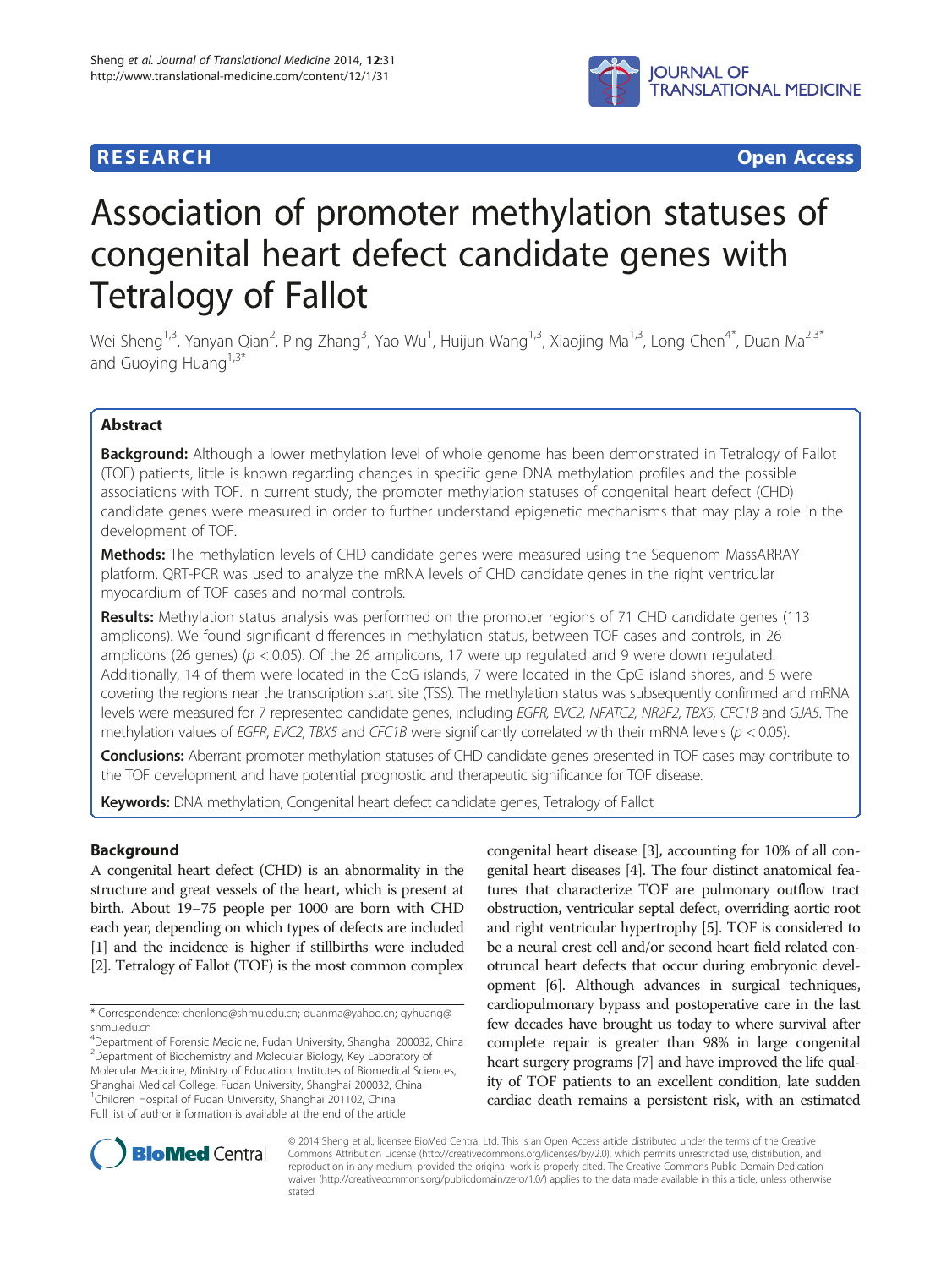incidence of 0.5% to 6% [[8](#page-8-0)], however, the exact etiology of TOF remains unclear. Some studies have reported that some of these defects related to TOF may be associated with chromosomal aneuploidy, including trisomies 13, 18 and 21 [[9](#page-8-0)]. In addition to chromosomal rearrangements, mutations in a number of genes have also been found to be associated with TOF. A variety of gene insertion/deletion has been detected in patients with TOF. These genes include JAG1 [\[10,11](#page-8-0)], NKX2-5 and GATA4 [[12,13](#page-8-0)] etc. However, a single gene mutation or deletion can be identified only in a small percentage of cases [\[14](#page-8-0)]. Thus, we hypothesize that aberrant epigenetic regulation may be another important factor associated with TOF. Epigenetics refers to the heritable changes in genome function that occur without a change in the primary DNA sequence. These are characterized by covalent modifications of cytosine bases and histones, and changes in the positioning of nucleosomes [\[15](#page-8-0)]. Currently, the most widely studied epigenetic modification in humans is DNA methylation. DNA methylation can control the transcriptional activity of genes by various mechanisms, which occurs almost exclusively in the context of CpG dinucleotides [\[16\]](#page-8-0). The CpG dinucleotides tend to cluster in regions called CpG islands. Studies have proven that over 60% of human gene promoters are overlapped with CpG islands and are usually unmethylated in normal cells [[17](#page-8-0)]. However, recent work on colon cancer has demonstrated that DNA methylation not only occurs at CpG islands, but also takes place in regions of lower CpG density that lie in close proximity  $({\sim}2 \text{ kb})$  to the CpG islands, which is known as the CpG island shore [\[18\]](#page-8-0). The CpG island shores are the most enriched with functional CpG sites and have variable methylation, which are closely associated with transcriptional regulation. Most of the tissue-specific DNA methylation seems to occur, not at CpG islands, but at CpG island shores [[19,20\]](#page-8-0).

Methylation within gene promoters and CpG-dense sequences (CpG islands) have the highest functional relevance to gene expression control and the aberrant methylation changes contribute to many diseases [\[15\]](#page-8-0). The methylation patterns of multiple genes can provide different types of useful information about cancer cells [[21](#page-8-0)]. The CpG island methylator phenotype, referring to the concurrent methylation of multiple genes, is a useful marker for tumor progression and has been reported in hepatocellular carcinoma [[22](#page-8-0)]. However, although a lower methylation level of global genome has been demonstrated in TOF patients [\[23\]](#page-8-0), little is known about gene-specific DNA methylation changes in patients with TOF.

In this study, we selected 71 CHD candidate genes, based on the evidences of methylation microarray performed previously [[24\]](#page-8-0), transcriptional studies, mouse models and their close association with the heart development, to explore their promoter DNA methylation changes and their association with TOF development.

## Materials and methods Patients and controls

The TOF cases were recruited from the Children's Hospital of the Fudan University, Shanghai, China. Cardiovascular diagnosis was obtained by echocardiography. All TOF cases were tested for chromosome anomalies by karyotype and 22q11 deletion by fluorescent in situ hybridization (FISH) as previously described [[25](#page-8-0)]. Patients with trisomy 21, 22q11 deletion, other chromosomal anomalies, or extracardiac major or minor associated anomalies were discarded in this study. A total of 41 TOF cases were recruited, including 26 (63.4%) males and 15 (36.6%) females, ranging in age from 2.0 to 48.0 months [11.0 (7.0 - 24.0), median (interquartile range)].

The control group was comprised of necropsy specimens from normal subjects that had died as a result of an accident. Necropsy specimens were collected at the forensic medicine department of the Fudan University, Shanghai, China. Considering a delay with necropsy, the post mortem interval (PMI) for the control samples was as short as possible. Six age-matched normal controls were collected, including 4 (66.7%) males and 2 (33.3%) females, ranging in age from 6.0 to 54.0 months [15.0 (10.5 - 30.0), median (interquartile range)]. Anagraphical characteristics of the study subjects are summarized in Table 1.

To exclude the tissue heterogeneity that may affect methylation levels, all heart tissue samples from TOF patients and controls were obtained from the right ventricular myocardial tissues and saved in storage solution (RNAlater®, AMBION, Inc., Austin, USA) immediately following surgical resection or necropsy and then stored in −80°C until use.

The Fudan University' Ethics Committee approved this study. Written informed consents were obtained from the parents or relatives of all study subjects.

#### DNA extraction and sodium bisulfite conversion

Genomic DNA was extracted from myocardial tissues using a QIAamp DNA Mini Kit (Qiagen, Hilden, Germany) according to the manufacturer's instructions. The concentration and purity of the DNA were determined by absorbance at 260 and 280 nm using a NanoDrop™ 1000 Spectrophotometer (Thermo Scientific, Wilmington, DE, USA) and agarose gel. Sodium bisulfite modification

Table 1 Anagraphical characteristics of TOF cases and normal controls

| Characteristic     | TOF ( $N = 41$ )<br>(months) | Control $(N = 6)$<br>(months) |
|--------------------|------------------------------|-------------------------------|
| Age [median (IQR)] | $11.0$ (7.0 - 24.0)          | $15.0(10.5 - 30.0)$           |
| Gender             |                              |                               |
| Male $(\%)$        | 26(63.4)                     | 4(66.7)                       |
| Female (%)         | 15(36.6)                     | 2(33.3)                       |

IQR, Interquartile range.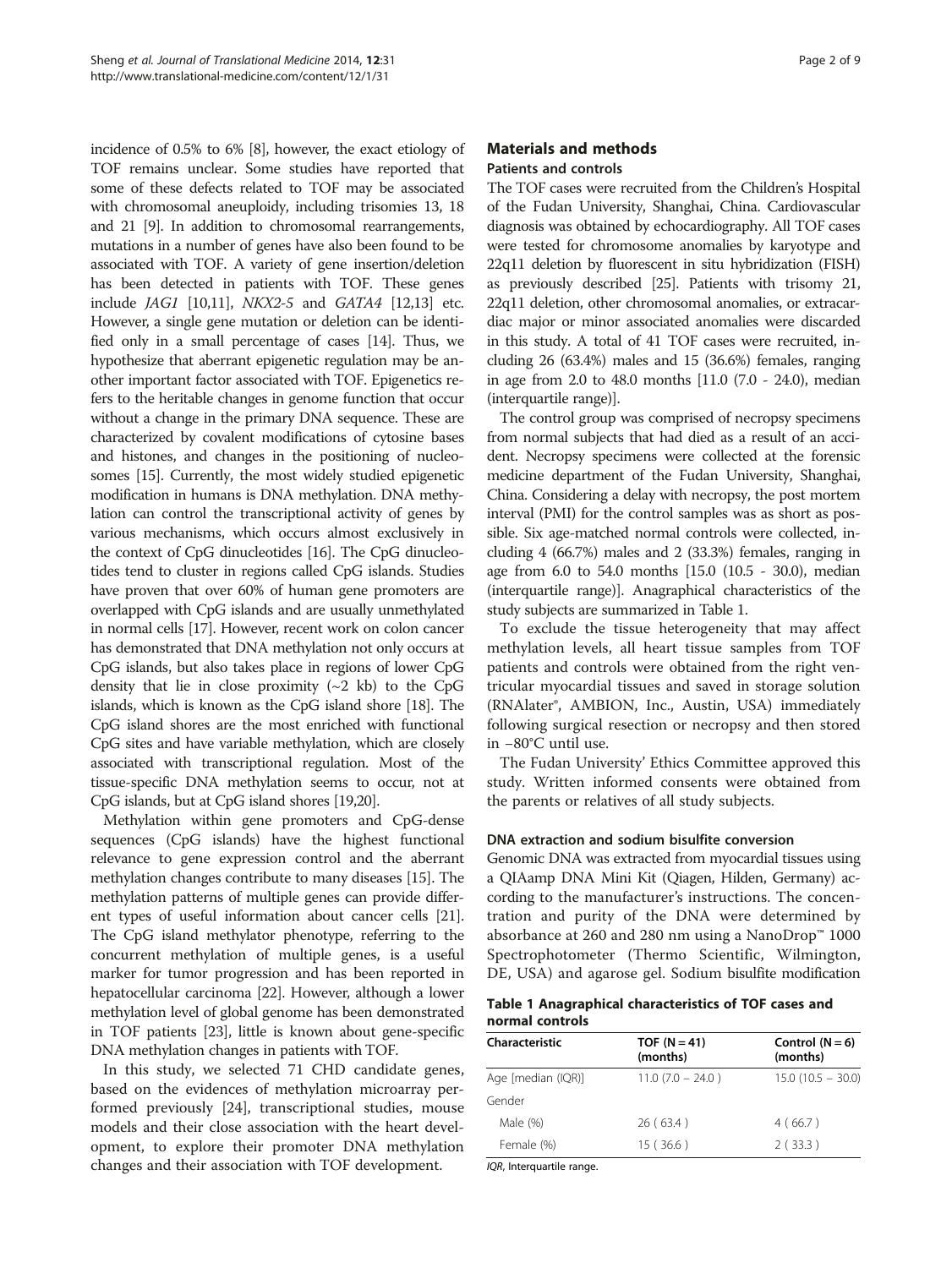was performed on the extracted DNA, using an EZ DNA Methylation Kit™ (Zymo Research, Orange, CA, USA) strictly following the manufacturer's instructions. The bisulfite-converted DNA was re-suspended in 10 μl elution buffer and stored at −80°C until the samples were ready for analysis.

#### MassARRAY quantitative methylation analysis

The Sequenom MassARRAY platform was used to perform the quantitative methylation analysis for the promoter regions of 71 CHD candidate genes. The methylation status of a detected pattern was then analyzed using Epityper software version 1.0 (Sequenom, San Diego, CA, USA). The promoter regions of the 71 CHD candidate genes were chosen using the website<http://genome.ucsc.edu> (shown in Additional file [1](#page-7-0): Table S1). The 113 amplicons and PCR primers used in this system were designed using the website<http://epidesigner.com> (Additional file [1](#page-7-0): Table S2).

All experiments were performed as described before [[23\]](#page-8-0). Non-applicable readings and their corresponding sites were eliminated from analysis. The methylation level of the genes promoter regions is expressed as the percentage of methylated cytosines over the total of methylated and unmethylated cytosines.

#### RNA extraction and quantitative RT-PCR

Total RNA was extracted from tested myocardial tissue samples using Trizol Reagent (Invitrogen, CA, USA) according to the manufacturer's instructions. The extracted RNA quality and integrity were validated before use. RNA was reverse-transcribed using a PrimeScript RT reagent Kit with gDNA Eraser (Perfect Real Time) (TaKaRa, Japan) and the integrity of synthesized cDNA was confirmed using glyceraldehyde 3-phosphate dehydrogenase (GAPDH) as the endogenous control. Quantitative RT-PCR was performed in a 7900 real-time PCR system using SYBR Premix Ex Taq GC (Perfect Real Time) (TaKaRa, Japan) following the manufacturer's instructions. Reactions were performed in triplicate and analyzed using an ABI 7900 Sequence Detection System (Applied Biosystems, Foster City, CA, USA). Relative expression levels were calculated according to the standard 2-ΔΔCt method using beta-2 microglobulin (B2M) and the GAPDH gene as the endogenous control for normalization. Primer sequences used in QRT-PCR analysis are listed in Additional file [1:](#page-7-0) Table S3.

#### Statistical analysis

The methylation status of the CHD candidate genes' promoter regions was analyzed using GraphPad Prism (version 5.0; GraphPad Software Inc., San Diego, CA, USA) and SPSS (version 13.0; SPSS Inc., Chicago, IL, USA). A Mann–Whitney test was used to evaluate the significance of any differences between TOF cases and normal controls. Spearman's rank correlation was used

to examine the relationship between two continuous variables. All statistical analyses were 2-sided and  $P < 0.05$ was considered statistically significant.

#### Results

## Methylation status analyses of the promoter region of 71 CHD candidate genes in TOF cases and controls

To comprehensively understand the promoter regions of CHD candidate genes that were analyzed, we focused on the region covering 2000 bp + 200 bases relative to transcription start sites (TSS). Based on the information regarding the promoter region in each of 71 candidate genes, we designed a total of 113 amplicons, of which 72 covered the CpG island (64%), 24 covered the CpG island shore (21%) and 17 were not associated with CpG island (15%) (shown in Table 2). Using the Sequenom MassARRAY platform, the methylation levels in the promoter regions of these genes were detected in 10 TOF cases and 6 controls for the first round of screening. Prior to analysis, we performed strict quality control to remove any potentially unreliable measurements, such as low mass, high mass, and silent peak overlap CpG units. The CpG units that failed to produce data in more than 30% of samples (unreliable CpG units) and samples that were missing more than 30% of the data points (unreliable samples) were discarded [\[26](#page-8-0)]. The mean and median methylation levels for the 113 amplicons (71 candidate genes) in the TOF cases and controls are shown in Additional file [1](#page-7-0): Table S4.

The results indicated that the median methylation values in 26 of 113 amplicons (26 genes) were significantly different in TOF cases compared with controls (shown in Additional file [1:](#page-7-0) Table S5,  $p < 0.05$ ). The methylation levels were up regulated in 17 genes, including CFC1B, DVL2, EGFR, EDNRA, EVC2, GJA5, HAND1, HAS2, HSPG2, MED13L, NFATC1, NKX2-5, NFATC2, PAX3, TBX5, TEK and ZFPM2. Whereas, the methylation levels was down regulated in 9 genes, including EDN1, HOXA3, MYH6, NR2F2, NRG1, NRP1, PDGFRA, SLC2A10, and TBX20. There were 14 amplicons (14 genes: DVL2, EDN1, EGFR, EVC2, HAND1, HAS2, HSPG2, NKX2-5, NRG1, NFATC2, PAX3, PDGFRA, SLC2A10, TBX20), located in the CpG islands; 7 amplicons (7 genes: EDNRA, MED13L, NFATC1, NR2F2, NRP1, TBX5, ZFPM2), were located in the CpG

Table 2 Information on the promoter region of analyzed candidate genes

|            | Amplicon | Gene            |
|------------|----------|-----------------|
| In total   | 113      | 71              |
| CpGI       | 72       | 50 <sup>a</sup> |
| CpGI shore | 24       | 23 <sup>b</sup> |
| no CpG     | 17       | 12              |

Note: <sup>a</sup>and <sup>b</sup>have overlapped genes.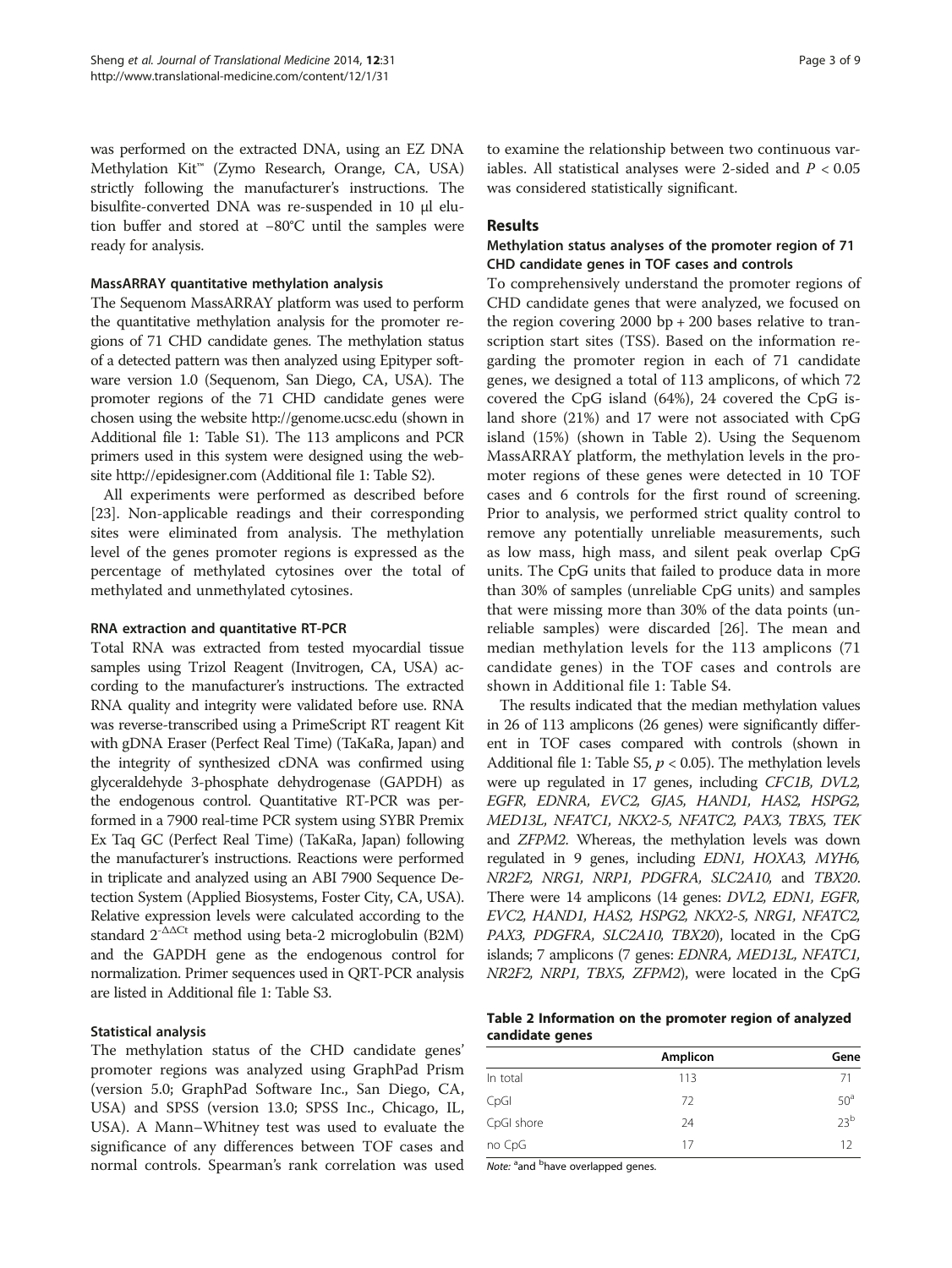island shore, and 5 amplicons (5 genes: CFC1B, GJA5, HOXA3, MYH6 ,TEK), covered the region near transcription start site (TSS).

## Validation of the methylation statuses of seven candidate genes in TOF cases and controls

On the basis of the data analyzed above, 7 CHD candidate genes, including EGFR, EVC2, NFATC2, NR2F2, TBX5, CFC1B and GJA5, were chosen and validated for their methylation levels in the samples from 41 patients with TOF. These genes were selected because they function as key factors in the development of heart as well as showing significant differences in methylation status between TOF cases and controls. Moreover, the amplicon fragments measured in these genes were distributed in different regions of the promoter: EGFR, EVC2 and NFATC2 were associated with the CpG islands, NR2F2 and TBX5 with the CpG island shores and CFC1B and GJA5 were in the regions near the TSS.

As shown in Table 3, the significant differences for methylation values of the 7 genes were confirmed in a larger number of samples. In the CpG island region of gene promoter in TOF cases, the methylation levels of the following genes were significantly up-regulated: EGFR (52.75% vs 60.50%, median,  $p = 0.0042$ , Figure [1](#page-4-0)A), EVC2 (29.63% *vs* 43.88%, median,  $p = 0.0005$ , Figure [1](#page-4-0)B), and *NFATC2* (21.80% *vs* 30.29%, median,  $p = 0.0067$ , Figure [1](#page-4-0)C). The concurrent higher methylation of EGFR, EVC2 and NFATC2 might represent a CpG island methylator phenotype in TOF development.

In the CpG island shore region of gene promoter in TOF cases, the methylation level of NR2F2 was significantly down regulated (62.50% vs 43.40%, median,  $p =$ 0.0161, Figure [2](#page-4-0)A), though the methylation level of TBX5 was higher (42.04% vs 57.13%, median,  $p = 0.0207$ , Figure [2](#page-4-0)B) in TOF cases.

Furthermore, in the TSS promoter region of gene in TOF cases, the methylation levels of CFC1B\_M2 and GJA5 were significantly up regulated (48.16% vs 63.50%, median,  $p =$ 0.0178, Figure [2C](#page-4-0); 32.83% *vs* 44.00%, median,  $p = 0.0138$ , Figure [2D](#page-4-0); respectively) compared to controls.

## mRNA expression levels of seven CHD candidate genes in TOF cases and controls

QRT-PCR was performed to determine the mRNA expression levels of the 7 CHD candidate genes in TOF cases and normal controls. As shown in Table [4](#page-5-0), the mRNA levels of the 7 candidate genes were significantly lower in TOF cases than in controls ( $p < 0.05$ ).

## Correlations between methylation statuses of seven CHD candidate genes and their respective mRNA levels

A correlation analysis was then done in the TOF cases to identify whether there was any relationship between the methylation statuses and mRNA levels of 7 CHD candidate genes. In the promoter CpG island region, two significant associations were found between the methylation statuses and mRNA levels for  $EGFR$  (r =  $-$ 0.531,  $p = 0.0015$ , Figure [3A](#page-5-0)) and *EVC2* (r = - 0.409,  $p =$ 0.020, Figure [3B](#page-5-0)). No significant correlation was observed between the methylation status and mRNA level for  $NFATC2$  (r =  $-$  0.212, p = 0.183, Figure [3C](#page-5-0)).

In the CpG island shore region, no significant correlation was observed between the methylation status and mRNA level of *NR2F2* ( $r = -0.074$ ,  $p = 0.644$ , Figure [4](#page-6-0)A). Interestingly, the methylation status of TBX5 was negatively correlated with its mRNA expression level  $(r = -$ 0.418,  $p = 0.0101$ , Figure [4B](#page-6-0)).

A strong correlation was found between the methylation level in the promoter region near the TSS of CFC1B and its mRNA level ( $r = -0.555$ ,  $p = 0.0002$ , Figure [4C](#page-6-0)). However, the methylation status of GJA5 was not significantly associated with its mRNA level ( $r = 0.068$ ,  $p =$ 0.690, Figure [4](#page-6-0)D).

#### **Discussion**

DNA methylation constitutes an important epigenetic regulation mechanism in many eukaryotes [[27\]](#page-8-0). In previous study, we have demonstrated the hypomethylation of LINE-1, which can serve as an indicator of global DNA methylation [\[28](#page-8-0)], in the myocardial tissue of TOF patients [\[23](#page-8-0)]. In the present study, quantitative methylation analysis was performed on the promoter region of

Table 3 The median methylation values for 7 CHD candidate genes showing significant differences between TOF cases and controls

| Gene                         | Gene bank accession | Gene amplicon                     | Control, median (IQR); N      | TOF, median (IQR); N            | P value     | <b>Position</b> |
|------------------------------|---------------------|-----------------------------------|-------------------------------|---------------------------------|-------------|-----------------|
| EGFR                         | NM 201282           | EGFR M1                           | $52.75(44.00-56.35)$ ;N = 6   | $60.50(56.10-68.08)$ ;N = 33    | $0.0042**$  | CpGI            |
| EVC <sub>2</sub>             | NM 001166136        | EVC <sub>2</sub> M1               | $29.63(18.84 - 32.25)$ ;N = 6 | $43.88(36.44 - 53.28)$ ; N = 32 | $0.0005***$ | CpGI            |
| NFATC <sub>2</sub>           | NM 001136021        | NFATC <sub>2</sub> M <sub>2</sub> | $21.80(17.50-25.53)$ ;N = 6   | $30.29(26.06-36.57);N = 41$     | $0.0067**$  | CpGI            |
| NR <sub>2F<sub>2</sub></sub> | NM 021005           | NR2F2                             | $62.50(54.35-68.30)$ ;N = 6   | $43.40(33.90-53.10)$ ;N = 41    | $0.0161*$   | CpGI shore      |
| TBX5                         | NM 080717           | TBX5 M1                           | $42.04(32.97 - 54.69)$ ;N = 6 | $57.13(50.69 - 67.31); N = 37$  | $0.0207*$   | CpGI shore      |
| CFC1B                        | NM 001079530        | CFC1B M2                          | $48.16(40.36 - 59.25)$ ;N = 6 | $63.50(53.57-80.60)$ ;N = 39    | $0.0178*$   | <b>TSS</b>      |
| GJA5                         | NM 005266           | GJA5                              | $32.83(29.00-36.08)$ ;N = 6   | $44.00(34.67 - 53.92)$ ;N = 36  | $0.0138*$   | <b>TSS</b>      |

 $*P < 0.05$ ,  $**P < 0.01$ ,  $***P < 0.001$  (Mann-Whitney test), IQR, Interquartile range.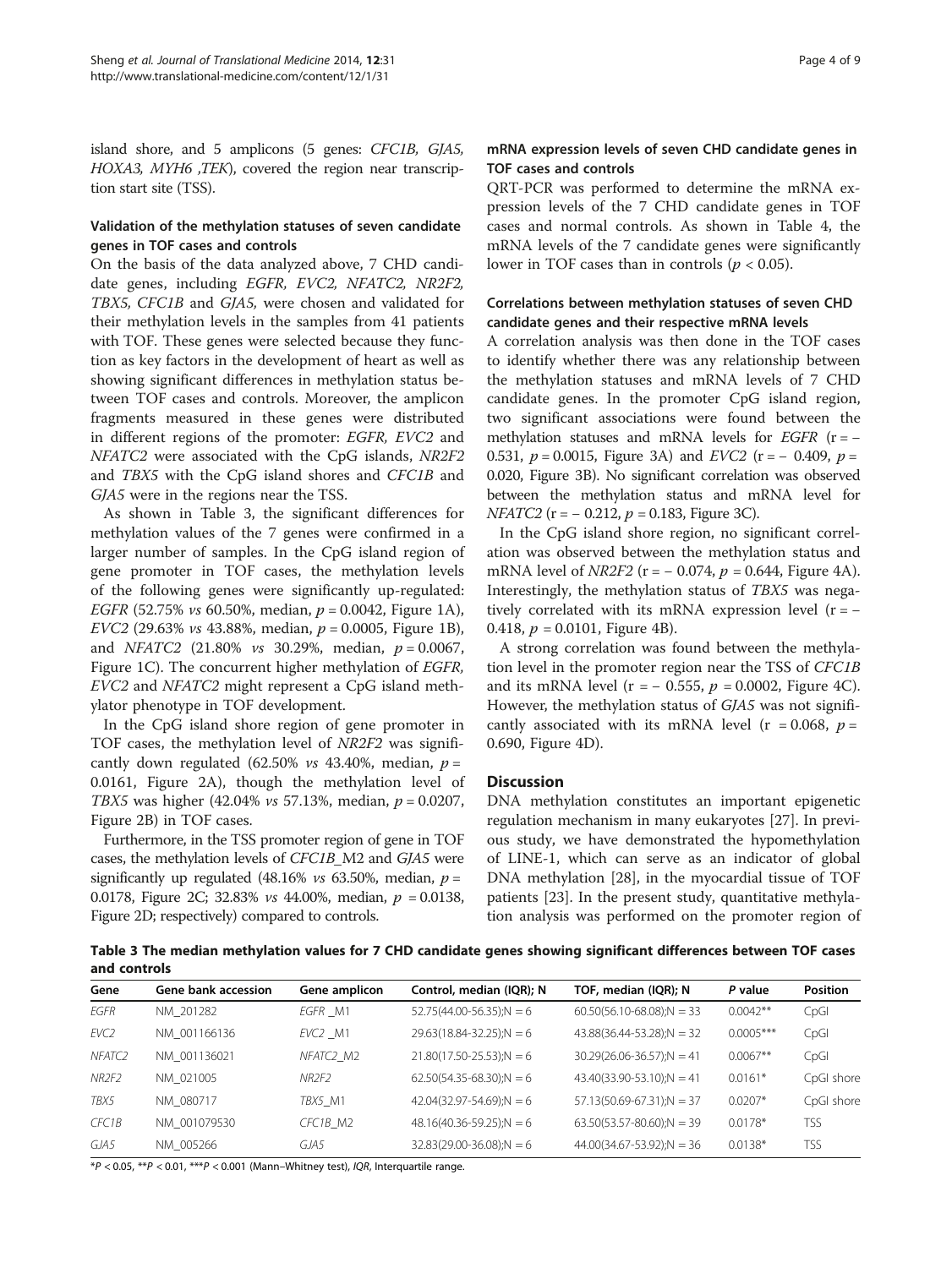<span id="page-4-0"></span>

71 CHD candidate genes in the myocardial tissue of TOF cases and normal controls using the Sequenom MassAR-RAY platform. This system combines base-specific enzymatic cleavage with MALDI-TOF mass spectrometry and creates a highly accurate, sensitive, and high-throughput method for the quantitative analysis of DNA methylation at CpG units [[29](#page-8-0)]. The robustness of this approach for

quantifying methylated and unmethylated DNA has been confirmed by the Sequenom group [[30](#page-8-0)]. We found that 26 of the 71 candidate genes showed significant differences in the methylation levels when comparing TOF cases to controls ( $p < 0.05$ ). In which, 17 genes were up regulation and 9 genes were down regulation. DNA methylation analysis for multiple genes in TOF cases enables us to reveal the

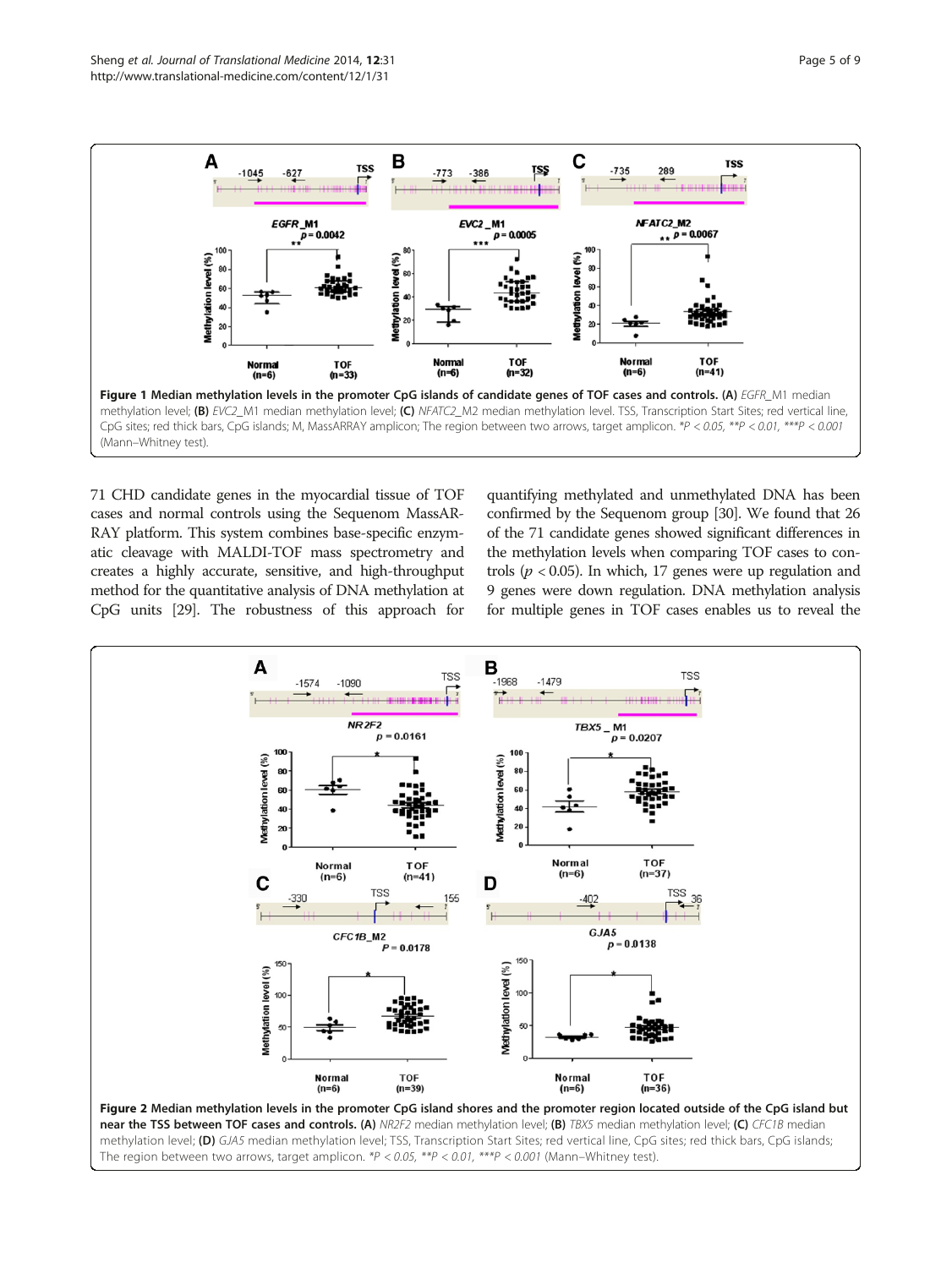| Gene               | Gene bank accession | Control, median (IQR), N      | TOF, median (IQR), N         | mRNA fold change | P value     |
|--------------------|---------------------|-------------------------------|------------------------------|------------------|-------------|
| EGFR               | NM 201282           | $3.98$ (1.84 – 6.93); N = 6   | $0.61$ (0.46 – 0.75); N = 33 | 0.15             | $0.0003***$ |
| EVC2               | NM 001166136        | $3.95$ (1.50 – 6.21); N = 6   | $0.96$ (0.79 - 1.56); N = 32 | 0.24             | $0.0033**$  |
| NFATC2             | NM 001136021        | 7.72 $(4.60 - 11.50)$ ; N = 6 | $1.39(0.97 - 1.88)$ ; N = 41 | 0.18             | $0.0043**$  |
| NR2F2              | NM 021005           | 3.27 $(1.34 - 4.88)$ ; N = 6  | $1.12$ (0.70 - 1.30); N = 41 | 0.34             | $0.0039**$  |
| TBX5               | NM 080717           | $1.49(1.35 - 4.42):N = 6$     | $0.41$ (0.19 – 0.67); N = 37 | 0.28             | $0.0013**$  |
| CFC <sub>1</sub> B | NM 001079530        | 2.20 $(1.57 - 7.50)$ ; N = 6  | $0.66$ (0.31 - 1.07); N = 39 | 0.30             | $0.0016**$  |
| GJA5               | NM 005266           | $0.77$ (0.34 - 1.06); N = 6   | $0.19$ (0.16 – 0.32); N = 36 | 0.25             | $0.0053**$  |
|                    |                     |                               |                              |                  |             |

<span id="page-5-0"></span>Table 4 Median mRNA levels for 7 candidate genes in TOF cases and controls

\*\* $P < 0.01$ , \*\*\* $P < 0.001$  (Mann–Whitney test), *IOR*, Interguartile range.

complex etiology of CHD from a novel aspect and provides potential development of new treatments for TOF disease.

The methylation statuses at different regions of the gene promoter may have different effects on the gene's activities. The 26 genes showing significant differences in the methylation levels can be grouped to three categories according to the location of amplicons in the gene promoter. Fourteen amplicons (14 genes) were located in the CpG islands, 7 amplicons (7 genes) were located in the CpG island shore, and 5 amplicons (5 genes) were covering the region near the TSS.

Seven CHD candidate genes, including EGFR, EVC2, NFATC2, NR2F2, TBX5, CFC1B and GJA5, were chosen for further validation in a larger number of TOF cases because of their nominally significant differences in methylation levels and the important roles they play in the development of the heart. EGFR, a receptor tyrosine kinase in the ErbB family, activates several signaling cascades that convert extra-cellular cues into appropriate cellular responses and has been demonstrated to be associated with the congenital left ventricular outflow tract obstruction [\[31](#page-8-0)]. EVC2 plays a critical role in bone formation and skeletal development and mutations in EVC2 are associated with Ellis van Creveld syndrome in which 50-60% of congenital heart defects occur [\[32](#page-8-0)]. NFATC2 is a DNA binding protein with a REL-homology region (RHR) and an NFAT-homology region (NHR). It plays a central role in inducing gene transcription during the immune response. Bourajjaj M. et all, 2008, have shown that NFATC2 is a necessary mediator of calcineurindependent cardiac hypertrophy and heart failure [\[33](#page-8-0)]. NR2F2 is a ligand inducible transcription factor that is involved in the regulation of many different genes and the deletion of NR2F2 was considered to possibly contribute to congenital heart defects [\[34\]](#page-8-0). TBX5 is a member of the T-box transcription factor family and plays an important role in heart development and the specification of limb identity, which is very well known associated with Holt Oram syndrome, a developmental disorder affecting the heart and upper limbs [\[35](#page-8-0)]. The regulatory variation in the TBX5 enhancer can lead to the same phenotype as a mutation in the gene. CFC1B is an important factor in embryo development. Mutations in this gene have been reported in Chinese children with congenital heart disease [[36](#page-8-0)]. The GJA5 gene encodes for the cardiac gap junction protein connexin 40. A variant in the carboxyl-terminus of connexin 40 alters GAP junctions and increases the risk for TOF [\[37\]](#page-8-0).

Aberrant DNA methylation of CpG islands has been widely observed in human tumors and is associated with

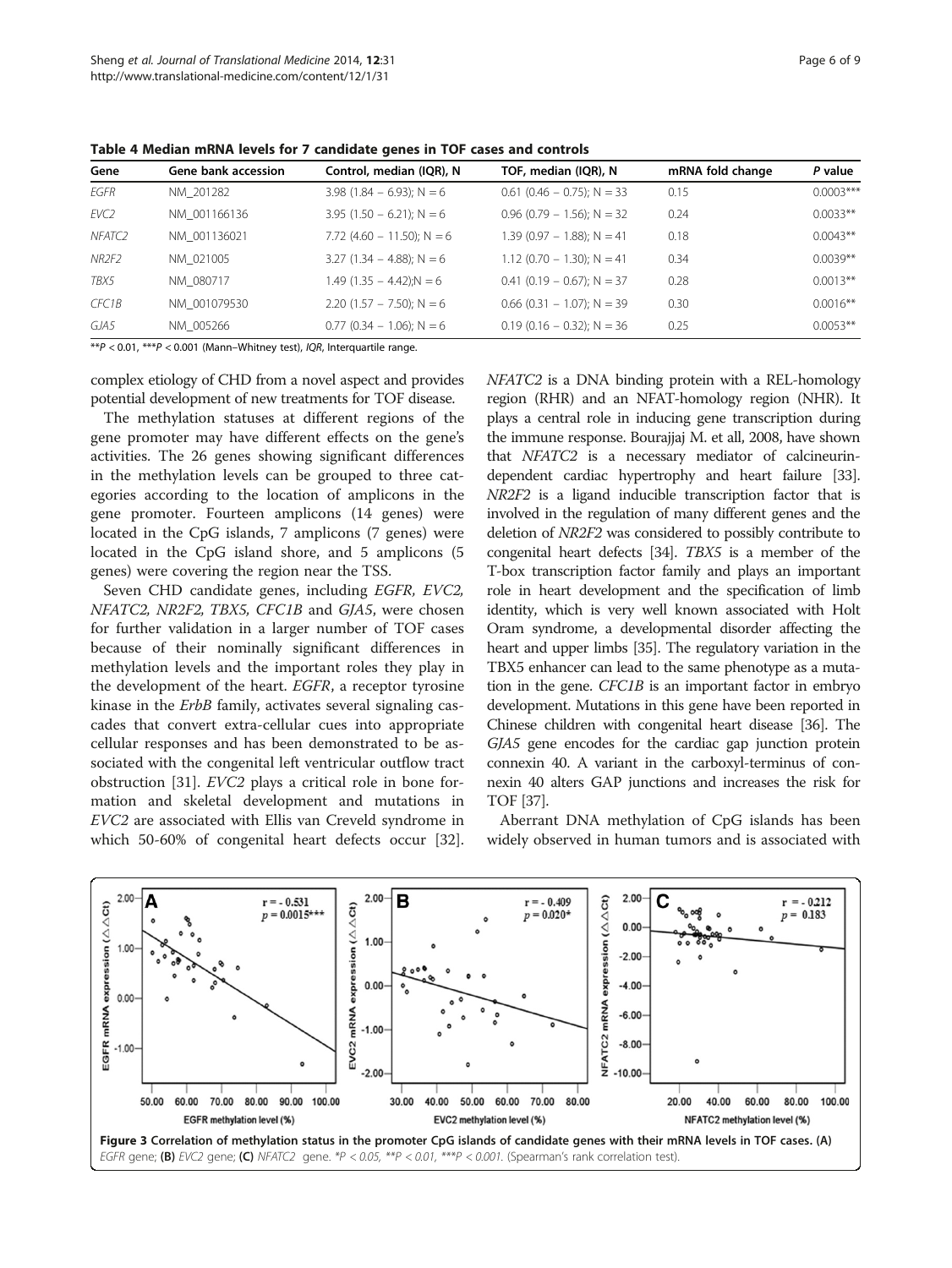<span id="page-6-0"></span>

gene silencing when it occurs in promoter areas [\[38](#page-8-0)]. Multiple genes showing increased or decreased methylation simultaneously have been found in colorectal cancer [[39\]](#page-8-0) and in duodenal adenocarcinomas [[40](#page-8-0)]. In the present study, we found significantly higher methylation levels in the promoter CpG islands of EGFR, EVC2 and NFATC2 in TOF cases compared with controls. The simultaneous higher methylation of EGFR, EVC2 and NFATC2 may represented a CpG island methylator phenotype in TOF development and provide useful clues as to the development of an epigenetic classification of the disease with prognostic and therapeutic potential. Moreover, EGFR and EVC2 were found to have significant negative correlations between methylation values and respective mRNA expres-sion levels (Figure [3A](#page-5-0),B,  $p < 0.05$ ), indicating that methylation changes at the CpG island region of the two genes may have influences on gene expression, though the

exact control mechanism requires further study. Although the mRNA level of NFATC2 was significantly lower in TOF cases compared to the controls in our study ( $p < 0.05$ ), no significant correlation between methylation level and mRNA expression was observed (Figure [3C](#page-5-0),  $p > 0.05$ ). We concluded that the analyzed methylation region at the promoter CpG island of NFATC2 might not be involved in regulating the gene transcription.

A recent genome-wide analysis of DNA methylation showed that 76% of differential tissue methylation regions were not located in CpG islands, but in CpG island shore [[18](#page-8-0)]. In this study, we found a decreased methylation level at the CpG island shore for NR2F2 and an increased methylation level for TBX5. We cannot ascertain the factor that contributed to the lower methylation level of NR2F2. However, the methylation status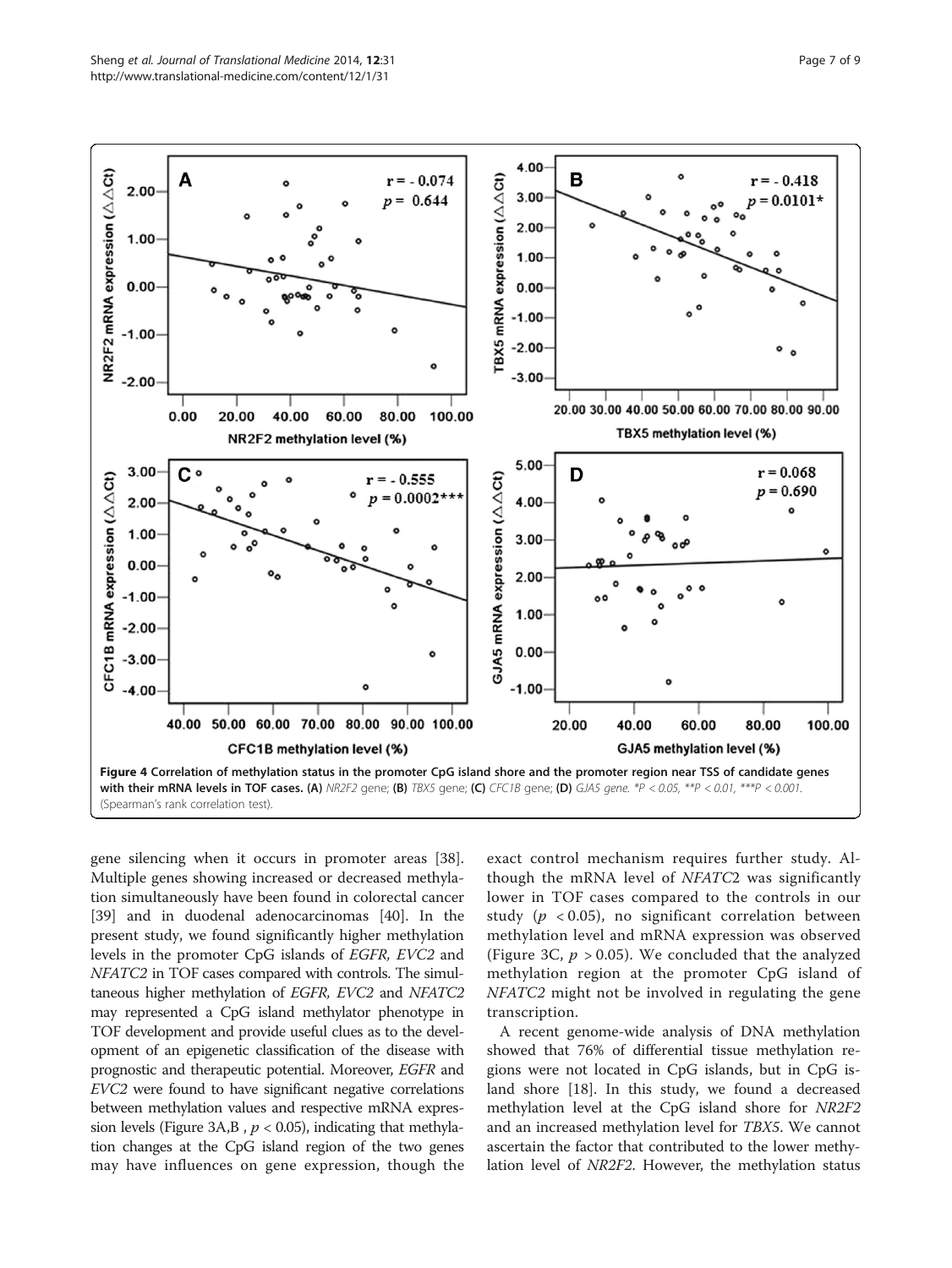<span id="page-7-0"></span>of NR2F2 were found not to be associated with its mRNA level, suggesting that methylation changes at the CpG island shore of NR2F2 might not influence transcriptional activity. Further studies are needed to explore whether the methylation changes in the other region of NR2F2 promoter influences its mRNA level. Interestingly, the methylation status of the TBX5 gene was significantly negatively correlated with its mRNA level, indicating that increased methylation level at the CpG island shore of TBX5 may inhibit this gene transcriptional activity.

DNA methylation can directly inhibit transcription by precluding the recruitment of DNA binding proteins from their target sites [\[41](#page-8-0)]. Cao et al. found that CpG site-specific methylation can alter binding affinities of specific transcription factors, which can differentially activate or repress transcription [\[42\]](#page-8-0). Consistent with this, Tihomira D et al. have reported that, although methylation of all CpG sites resulted in the silencing of EphA5 promoter activity, lower levels of methylation resulted in differential activation or repression of EphA5 promoter activity, depending on the sites methylated [[43\]](#page-8-0). In the current study, the methylation levels at the promoter region near the TSS of CFC1B and GJA5 were significantly higher in TOF cases compared to normal controls. In addition, other than GJA5, one significant negative correlation was observed between the methylation status and mRNA level of CFC1B, indicating that the methylation change at the promoter region near the TSS of CFC1B may play an important role in regulating the gene transcriptional activity. How the altered methylation statuses of CFC1B influence mRNA level requires further study.

However, in the present study, we have not examined the protein levels of these genes in the myocardial tissue because of the limited samples. The potential alterations of the protein levels and their associations with the transcription level would be explored in the further study.

#### **Conclusions**

Our results suggest that multiple gene-specific DNA methylation changes at the promoter regions occurred in TOF cases and may be associated with TOF development. The concurrent higher methylation of EGFR, EVC2 and NFATC2 might constitute a CpG island methylator phenotype for TOF disease and provide useful cues to understand epigenetic mechanisms in the development of TOF. The methylation values of EGFR, EVC2, TBX5 and CFC1B were significantly correlated with their respective mRNA levels ( $p < 0.05$ ), indicating that aberrant methylation changes of specific genes may contributes to the development of TOF. Because heart tissue samples are difficult to collect from healthy controls and TOF patients, one limitation of this study is that we were unable to obtain enough complete matched samples. This could influence the accuracy of the methylation results. Also, we cannot be sure if the methylation patterns observed in the samples were an effect of or caused the TOF since the development of TOF long predated the measurement of methylation. Further studies with larger sample numbers are warranted to confirm our findings and to focus on whether aberrant methylation contributes to TOF development.

#### Additional file

[Additional file 1: Table S1.](http://www.biomedcentral.com/content/supplementary/1479-5876-12-31-S1.doc) Congenital heart defect (CHD) candidate gene data. Table S2. Primer sequences, position, product length, and CpG site used for MassArray quantitative methylation analysis. Table S3. Primer sequences and product length for QPT-PCR analysis. Table S4. Mean and median methylation levels for 113 amplicons (71 candidate genes) in 10 TOF cases and 6 Controls. Table S5. The median methylation levels of 26 candidate genes showing significant difference in TOF cases and controls.

#### Competing interests

The authors declare that they have no competing interests.

#### Authors' contributions

SW participated in study concept and design and coordination of the study, helped with the statistical analysis and drafted the manuscript. QY, WY, WH and MX participated in TOF sample acquisition and helped to draft the manuscript. ZP participated in normal control sample acquisition and helped to draft the manuscript. CL, MD and HG conceived of the study, and participated in its design and coordination and helped to draft the manuscript. All authors have read and approved the final manuscript.

#### Acknowledgements

This work was supported by grants from the National Basic Research Program of China (2010CB529504, 2009CB941704), the National Natural Sciences Foundation of China (30930096), Shanghai Municipal Commission of Science and Technology Research Project (11JC1401400) and China Postdoctoral Science Foundation (2013 M540324).

#### Author details

<sup>1</sup>Children Hospital of Fudan University, Shanghai 201102, China. <sup>2</sup>Department of Biochemistry and Molecular Biology, Key Laboratory of Molecular Medicine, Ministry of Education, Institutes of Biomedical Sciences, Shanghai Medical College, Fudan University, Shanghai 200032, China. <sup>3</sup>Shanghai Key Laboratory of Birth Defects, Shanghai 201102, China. <sup>4</sup>Department of Forensic Medicine, Fudan University, Shanghai 200032, China.

#### Received: 16 November 2013 Accepted: 28 January 2014 Published: 31 January 2014

#### Reference

- 1. Hoffman Jl, Kaplan S: The incidence of congenital heart disease. J Am Coll Cardiol 2002, 39:1890-1900
- 2. Hoffman JI: Incidence of congenital heart disease: II. prenatal incidence. Pediatr Cardiol 1995, 16:155–165.
- 3. Child JS: Fallot's tetralogy and pregnancy: prognostication and prophesy. J Am Coll Cardiol 2004, 44:181–183.
- Bedard E, McCarthy KP, Dimopoulos K, Giannakoulas G, Gatzoulis MA, Ho SY: Structural abnormalities of the pulmonary trunk in tetralogy of Fallot and potential clinical implications: a morphological study. J Am Coll Cardiol 2009, 54:1883–1890.
- 5. Ho S, McCarthy KP, Josen M, Rigby ML: Anatomic-echocardiographic correlates: an introduction to normal and congenitally malformed hearts. Heart 2001, 86(Suppl 2):113-1111.
- 6. Ward C, Stadt H, Hutson M, Kirby ML: Ablation of the secondary heart field leads to tetralogy of Fallot and pulmonary atresia. Dev Biol 2005, 284:72–83.